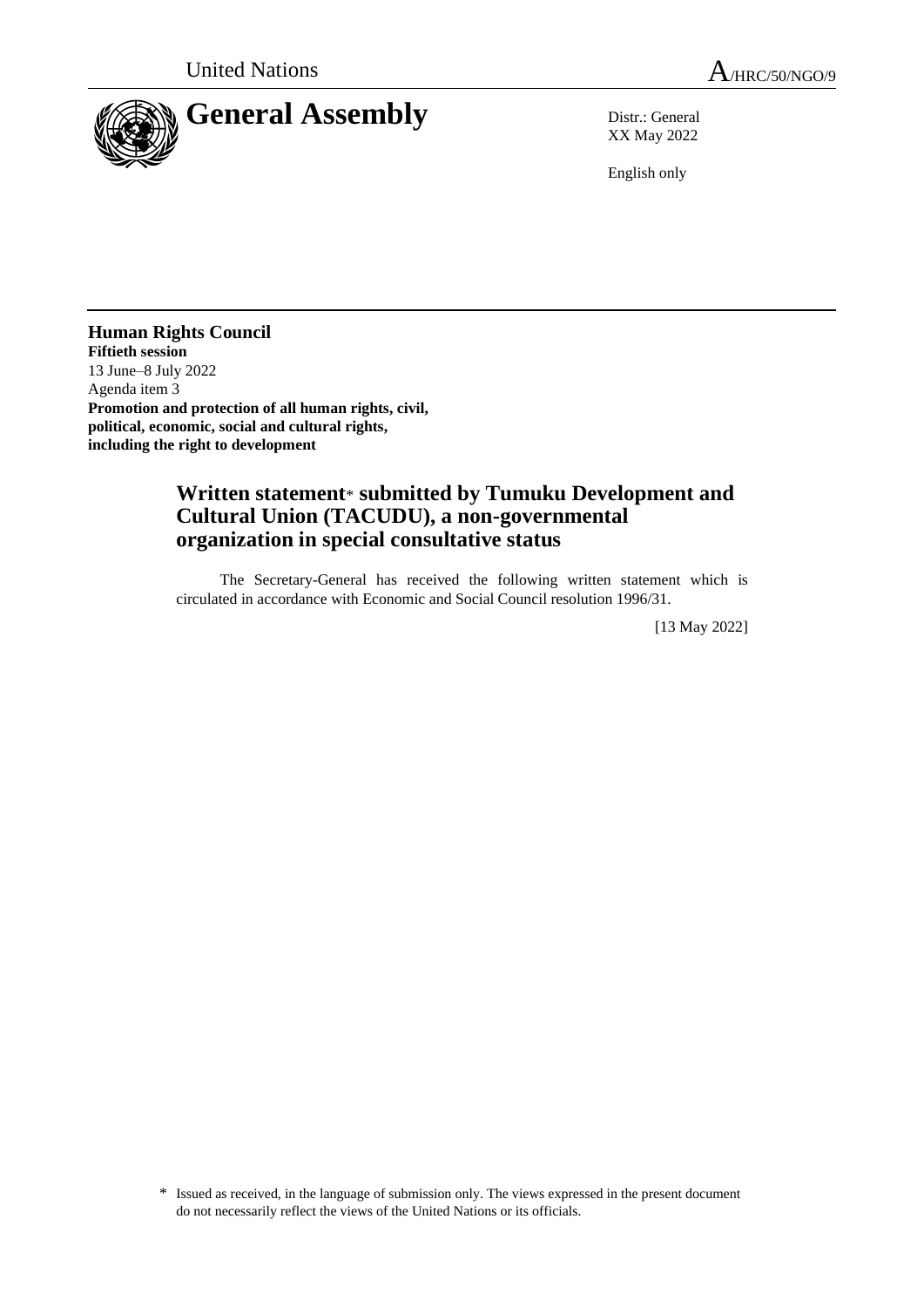## **Enforced disappearances in Balochistan**

Written statement

50th regular session of the Human Rights Council (13 Jun - 08 Jul 2022

Agenda Item 3

Enforced disappearances in Balochistan

The Tumuku Development and Cultural Union would like to draw the council's attention to the aspect of the human rights violation in Balochistan concerning the phenomenon of enforced disappearances and extra-judicial killings perpetrated by the security forces of Pakistan and its auxiliary para-military forces.

In the protracted conflict between Baloch and Pakistan, the state uses enforced disappearances and illegal detentions as tools against the Baloch national resistance. Security forces and 'Death Squads' abduct political activists, poets, students, journalists, intellectuals, and human rights activists (Death Squads are gangs of anti-social and extremist religious elements organized by state security agencies in Balochistan). They keep them in illegal detention, inflict inhuman torture and then dump their mutilated bodies in remote and desolate areas in Balochistan. We would like to mention the details of enforced disappearances and cases of mutilated bodies during April 2022. According to data verified by various human rights organizations, including the Baloch Human Rights Council, 33 persons went missing, seven mutilated bodies were recovered, and security forces killed 7 seven people extra-judicially.

On April 1, 2022: Two persons named Wasim Ahmad, son of Salim and Muhammad, son of Ghaffar, went missing from the Gobord area of Mand, Kech district.

Kamalan, son of Muhim Jan of Tagran, Kech district, kidnapped by the security forces and missing from August 26, 2021, is now claimed by the counter-terrorism department as being held on terrorism charges in Mach area Bolan district. In the same manner, two persons, Ahmad, son of Delwash and Hafiz, son of Delwash residents of Aapsar, Kech district, were picked up by unknown persons believed to be members of a death squad on December 24, 2021, and became missing since then were formally declared arrested by the counter-terrorism department in the Naseerabad district of Balochistan.

On April 2, 2022: Security forces kidnapped Lal Muhammad of Bagbana, Zehri area of Khuzdar. His whereabouts remain unknown to his family members.

On April 3, 2022: Security forces killed three persons in the Nag area of Washuk district of Balochistan on Saturday. The deceased were named Awaz, son of Imam Bakhsh, Ilyas, son of Bashir and Akber, son of Dosta.

Security forces killed Sekindar, son of Chairman Dost Muhammad, a Gomazi, Kech district resident, on the same day.

On April 5, 2022: An unidentified mutilated body was recovered from the Hazar Ganji area of Quetta district. Unidentified mutilated bodies are generally believed to be the missing persons abducted by the death squads.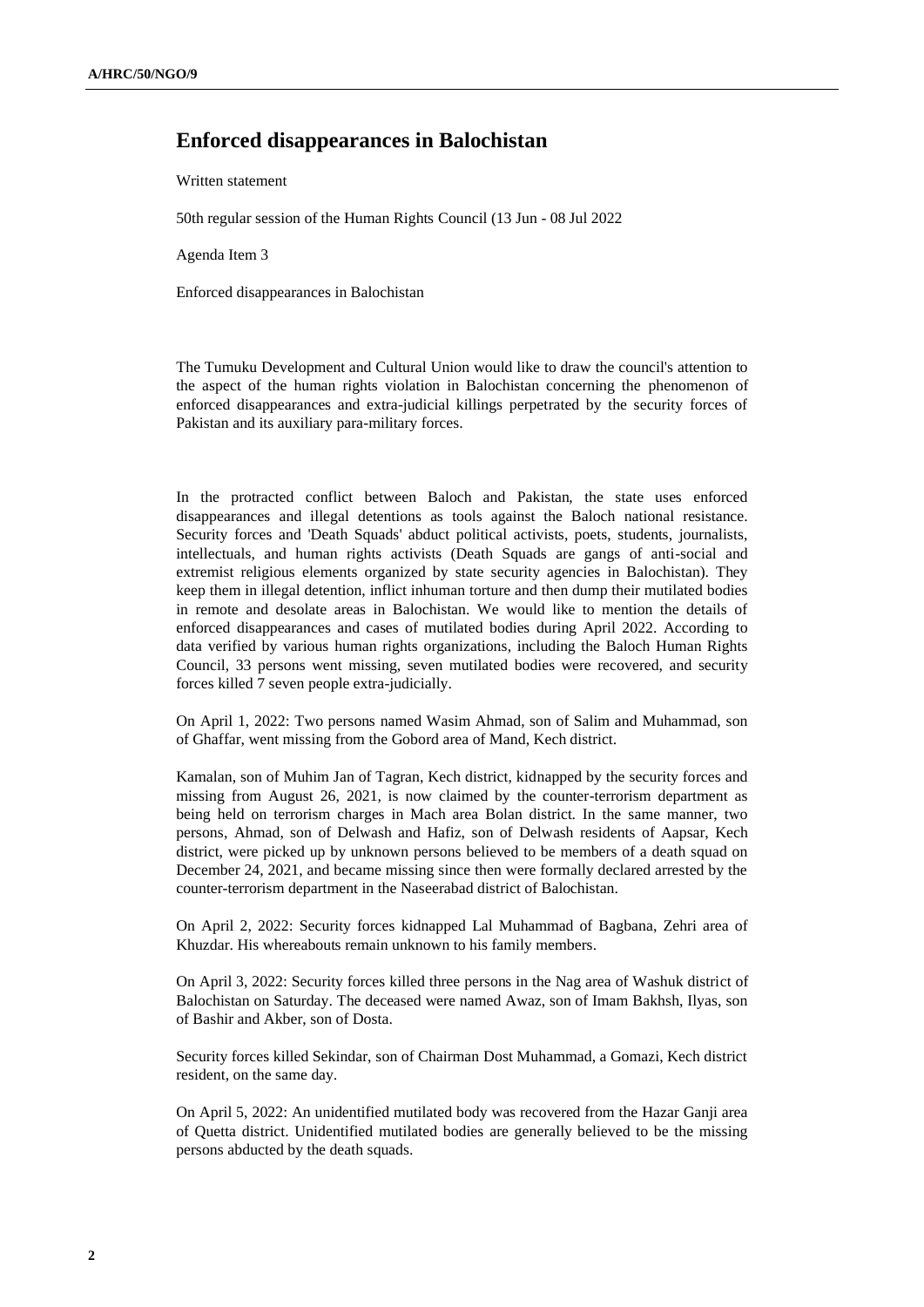On April 6, 2022: The death squad members picked up three persons named Nabi Bakhsh, son of Bahram; Rostum, son of Karim; Raziq, son of Barkat; and Shahdad, son of Murad Ali. Their whereabouts are unknown.

Dr Jameel Baloch, an MPhil scholar at the FPV university Malaysia, became the latest victim of enforced disappearances when he was picked up by the security forces from the Barkhan district of Balochistan.

On April 8, 2022: An unidentified dead body was recovered from the Parom area of the Panjgur district. Such bodies are believed to be missing persons.

A father was killed along with his son by the security forces during a raid on his house in the Kandari area of the Awaran district named Answer alias Haibethan.

On April 9, 2022: Iqbal and Azeem belonging to the Kilkoar area of Kech district, went missing when the security agencies picked them up during a raid. Their whereabouts remain unknown.

Gulzar, son of Abdul Gafoor, was abducted from his home in the Khuzdar district by the death squad members operating in the area.

On April 13, 2022: Lala Arshad, son of Muhammad Hussain of Lyari Karachi, became the victim of enforced disappearances. He is believed to be affiliated with the Baloch national struggle.

Six persons from the Gomazi village of Kech district abducted by the death squad affiliated with security forces were named Mahboob, son of Sheran, Shoab, son of Muhammad, Wajo, son of Wahid, Farid, son of Yunus, Mubarak, son of Dilmurad and Akber.

In a gruesome act, the security forces put sands in the radiators of nearly two hundred vehicles carrying fuel from a frontier region. The drivers and passengers walked without water a long distance in the desert and desolate area before reaching the Nokundi town. As a result, many suffered from thirst, hunger, and heat strokes.

On April 14, 2022: Security forces opened fire in Chagai on demonstrators protesting against the security forces' action when they disabled nearly 200 vehicles in a desolate area of the Chagai district. As a result, one person, Hamidullah, was killed, and several others received bullet injuries.

On April 15, 2022: Three dead bodies of the drivers forced to walk in the desert on April 13 in the Chagai district were recovered. They died of thirst and heat strokes.

On April 18, 2022: Salem, son of Karim Bakhsh, a resident of Gaddagi (Balgatar) of Panjgur district, was picked up by the security forces from a Quetta bound bus. However, his family has not been informed of his whereabouts.

On April 20, 2022: After a Counter-Terrorism Department (CTD) raid on a house in Hub Chowki, the missing person was named Safi, son of Master Abdul Razzaq, resident of Vashbud, Panjgur district of Balochistan.

On April 21, 2022: Unidentified shooters gunned down a footballer, Dad Jan, son of Inayat, in Panjgur district. His relatives blame the security forces affiliated death squad for his murder.

On April 22, 2022: The mutilated and bullet-ridden dead body of Zubair s/o Ismail, resident of Sirinkan, Kech district, was recovered from the Turbat area of the community. He was believed to be abducted by the army affiliated death squad operating in the area.